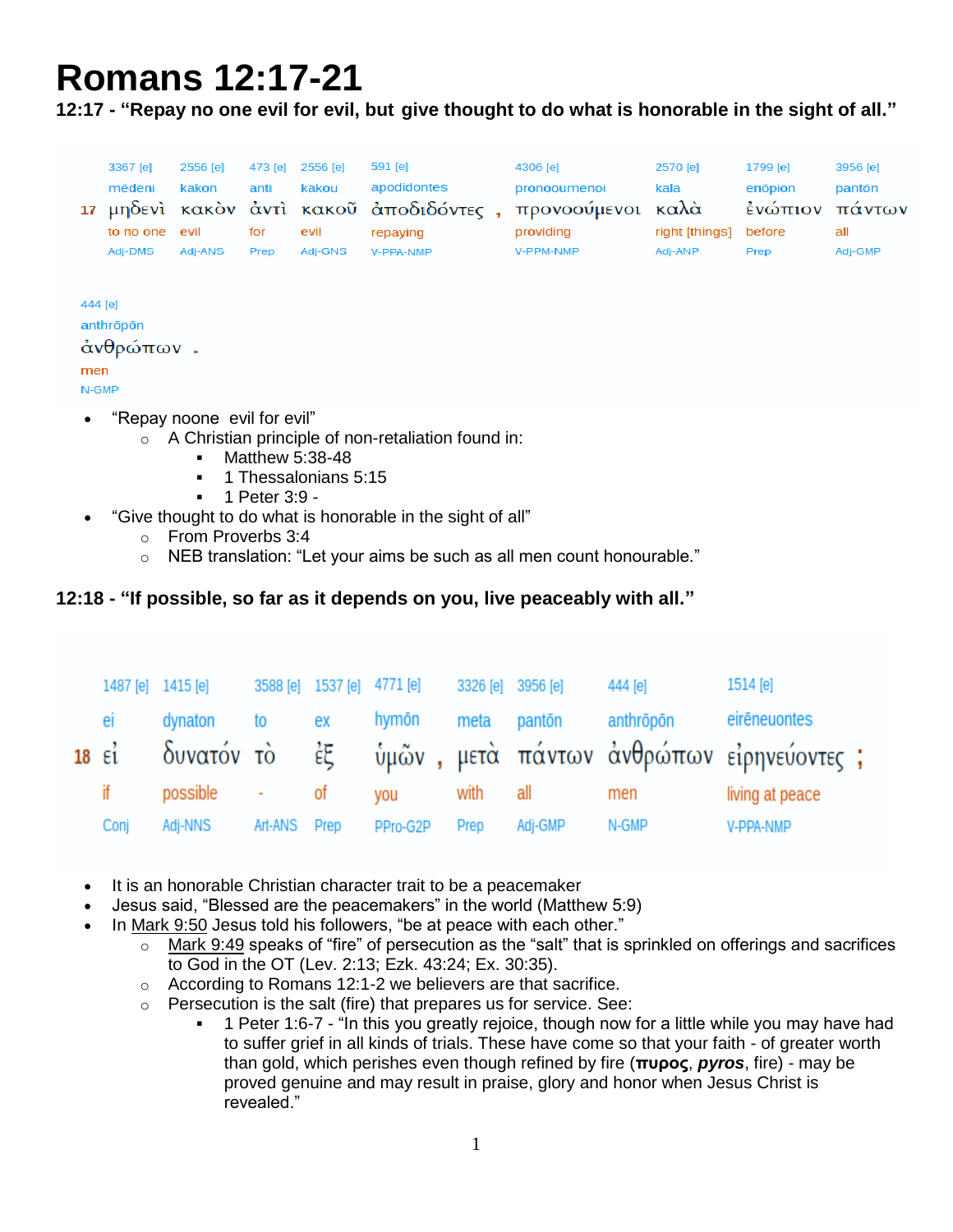1 Peter 4:12 - "Dear friends, do not be surprised at the painful (*pyrosei*, fire or fiery) trial you are suffering, as though something strange were happening to you.

|                                                                 |                                       |                                         |                                                                      |                                                 |                                        | $\blacktriangleleft$ 1 Peter 4:12 $\blacktriangleright$          |                                              |                                                 |                                         |                                                      |                                                 |  |  |  |
|-----------------------------------------------------------------|---------------------------------------|-----------------------------------------|----------------------------------------------------------------------|-------------------------------------------------|----------------------------------------|------------------------------------------------------------------|----------------------------------------------|-------------------------------------------------|-----------------------------------------|------------------------------------------------------|-------------------------------------------------|--|--|--|
| 1 Peter 4 Interlinear                                           |                                       |                                         |                                                                      |                                                 |                                        |                                                                  |                                              |                                                 |                                         |                                                      |                                                 |  |  |  |
| 27 [e]<br>Agapētoi<br>12 Άγαπητοί<br><b>Beloved</b><br>Adj-VMP  |                                       | 3361 [e]<br>mē<br>$\mu$ ŋ<br>not<br>Adv | 3579 [e]<br>xenizesthe<br>ξενίζεσθε<br>be surprised at<br>V-PMM/P-2P |                                                 | 3588 [e]<br>tē<br>τñ<br>the<br>Art-DFS | 1722 [e]<br>en<br>έν<br>among<br>Prep                            | 4771 [e]<br>hymin<br>ΰμῖν<br>you<br>PPro-D2P | 4451 [e]<br>pyrõsei<br>πυρώσει<br>fire<br>N-DFS | 4314 [e]<br>pros<br>πρὸς<br>for<br>Prep | 3986 [e]<br>peirasmon<br>πειρασμόν<br>trial<br>N-AMS | 4771 [e]<br>hymin<br>ΰμῖν<br>to you<br>PPro-D2P |  |  |  |
| 1096 [e]<br>ginomene<br>γινομενη<br>taking place<br>V-PPM/P-DFS | 5613 [e]<br>hōs<br>ώς<br>as if<br>Adv | 3581 [e]<br>xenou<br>ξένου<br>Adj-GNS   | a strange thing                                                      | 4771 [e]<br>hymin<br>ΰμῖν<br>to you<br>PPro-D2P |                                        | 4819 [e]<br>symbainontos<br>[were] happening<br><b>V-PPA-GNS</b> | συμβαίνοντος;                                |                                                 |                                         |                                                      |                                                 |  |  |  |

- :  $\circ$  Mark 12:50 the salt refers to the flavor and preservation power of salt which HERE refers to the Christian character or Christian nature that is seen by the world.
	- Two sayings or observations that were known at Jesus' time were:
		- "The world cannot survive without salt" (Tractate)
		- Salt from the Dead Sea can lose its savory quality and become useless (Pliny the Elder)
	- So, in context the fire of persecution can cause the salt of the Christian character to become useless.
	- The world will hate the Christian faith, but the world will always need the Christian faith and character. It is our responsibility not to lose it!
- As individual believers and as a church body we need to live at peace with all men.
- We are to make sure the conflict comes from the world and not from us.
	- $\circ$  John 16:33 the world hated Jesus. Jesus promised us the world would hate us.
- "If possible, to the extent that it depends on you."

#### **12:19 - "Beloved, never avenge yourselves, but leave itto the wrath of God, for it is written,** *'***Vengeance is mine, I will repay, says the Lord.' "**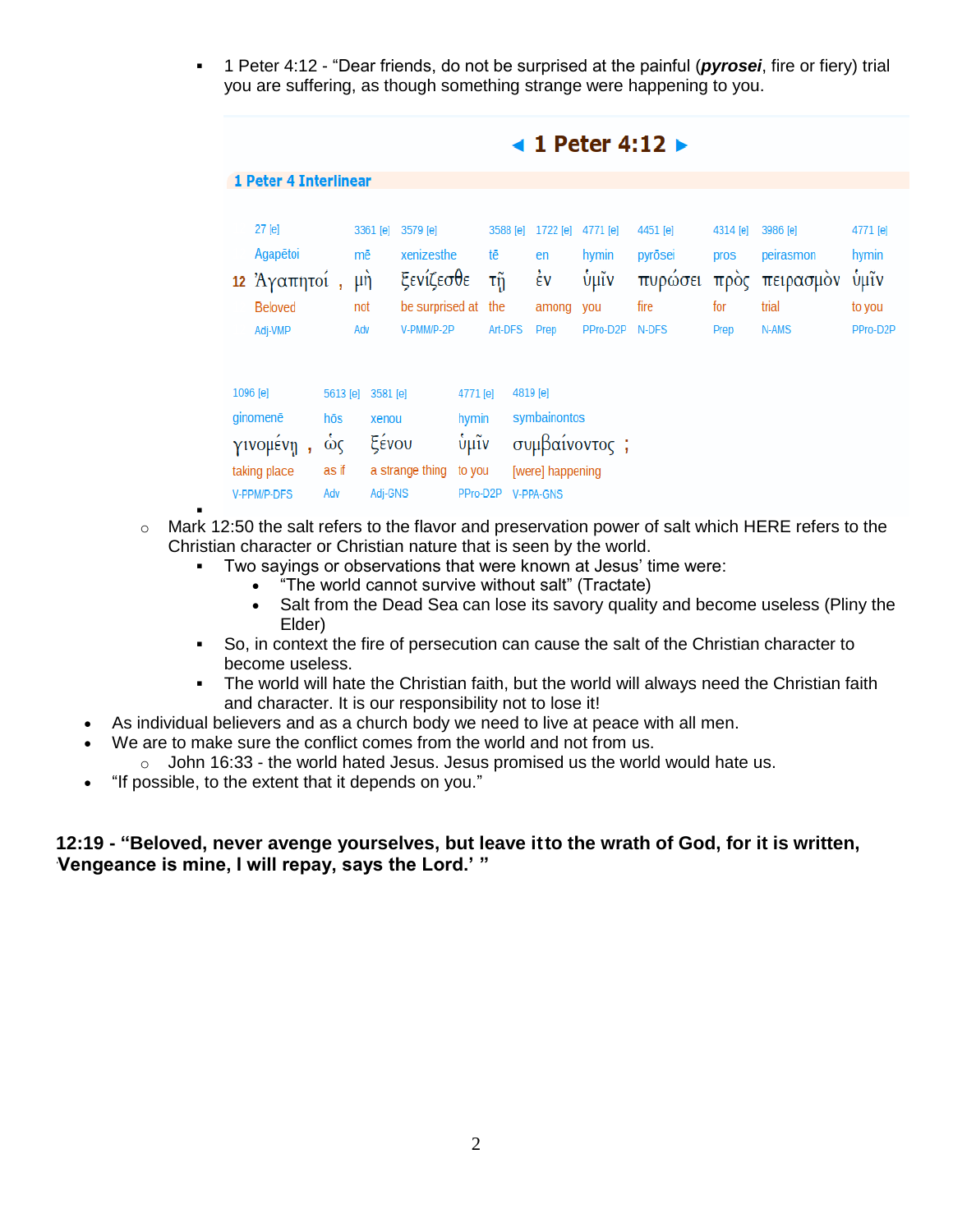| $19 \mu \eta$                             | mē<br>Never<br>Adv | 3361 [e] 1438 [e]<br>heautous<br>RefPro-AM3P             |                       | 1556 [e]<br>ekdikountes<br>yourselves avenging<br><b>V-PPA-NMP</b> |                             | 27 [e]<br>agapētoi<br>έαυτούς έκδικοῦντες, άγαπητοί, άλλά δότε<br>beloved<br>Adj-VMP | 235 [e]<br>alla<br>but<br>Conj | 1325 [e]<br>dote<br>give<br>V-AMA-2P                      | 5117 [e]<br>topon<br>τόπον τῆ<br>place<br>N-AMS | 3588 [e]<br>tē<br>$\overline{\phantom{a}}$<br>Art-DFS | 3709 [e]<br>orgē<br>όργῆ ;<br>to wrath<br>N-DFS | 1125 [e]<br>gegraptai<br>γέγραπται<br>it has been written<br>V-RIM/P-3S |
|-------------------------------------------|--------------------|----------------------------------------------------------|-----------------------|--------------------------------------------------------------------|-----------------------------|--------------------------------------------------------------------------------------|--------------------------------|-----------------------------------------------------------|-------------------------------------------------|-------------------------------------------------------|-------------------------------------------------|-------------------------------------------------------------------------|
| 1063 [e]<br>gar<br>γάρ,<br>indeed<br>Conj |                    | 1473 [e]<br>Emoi<br>'Eµoì<br>Mine [is]<br>PPro-D1S N-NFS | 1557 [e]<br>ekdikēsis | έκδίκησις. έγὼ<br>vengeance                                        | 1473 [e]<br>egō<br>PPro-N1S | 467 [e]<br>antapodōsō<br>άνταποδώσω,<br>will repay<br>$V$ -FIA-1S                    |                                | 3004 [e]<br>legei<br>λέγει<br>says [the] Lord<br>V-PIA-3S | 2962 [e]<br><b>Kyrios</b><br>Κύριος.<br>N-NMS   |                                                       |                                                 |                                                                         |

- "Do not avenge yourselves" is the next step beyond "do not repay evil for evil.
- Our strength or motivation to "not avenge" ourselves is to know that our Lord will take care of the avenging business. Our business at this time is peacemaker and the faithful testimony of Jesus Christ and the power of that Life.
	- $\circ$  Do realize that the government is the Lord's agent of wrath (Romans 13:4), so this verse can be eschatological or it can be applied practically in time.
	- $\circ$  It is NOT the church's place to execute judgment on the earth. We are witnesses and example.
	- $\circ$  It IS the role of government, which are under the rule of the Lord. Thus, unjust governments will eventually be punished and eliminated from history. Note: Dispensation principles.
- This concept is supported by Paul with a quoted from Deuteronomy 32:35, but the addition of the words, "says the Lord" may indicate the principle is broader than Deuteronomy and reaches to the texts of the prophets such as Isaiah, Jeremiah, Amos, etc.

# **12:20 - "To the contrary, 'if your enemy is hungry, feed him; if he is thirsty, give him something to drink; for by so doing you will heap burning coals on his head.' "**

|                  | 235 [e]<br>alla<br>20 $\dot{\alpha} \lambda \lambda \dot{\alpha}$<br>Conj | On the contrary If         | 1437 [e]<br>ean<br>έὰν<br>Conj | 3983 [e]<br>peina<br>πεινᾶ<br>should hunger<br>V-PSA-3S | 3588 [e]<br>ho<br>$\dot{\circ}$<br>the<br>Art-NMS | 2190 [e]<br>echthros<br>έγθρός σου,<br>enemy<br>Adj-NMS | 4771 [e]<br><b>SOU</b><br>of you<br>PPro-G2S |          | 5595 [e]<br>psōmize<br>ψώμιζε αὐτόν; έὰν<br>feed<br>V-PMA-2S | 846 [e]<br>auton<br>him<br>PPro-AM3S       | 1437 [e]<br>ean<br>if<br>Conj | 1372 [e]<br>dipsa<br>$διψ\:α$ ,<br>V-PSA-3S | he should thirst | 4222 [e]<br>potize<br>πότιζε<br>give drink<br>$V-PMA-2S$ |
|------------------|---------------------------------------------------------------------------|----------------------------|--------------------------------|---------------------------------------------------------|---------------------------------------------------|---------------------------------------------------------|----------------------------------------------|----------|--------------------------------------------------------------|--------------------------------------------|-------------------------------|---------------------------------------------|------------------|----------------------------------------------------------|
| 846 [e]<br>auton | αὐτόν ;                                                                   | 3778 [e]<br>touto<br>τοῦτο | 1063 [e]<br>qar<br>γάρ         | 4160 [e]<br>poiōn<br>$ποι$ ὦν,                          | 440 [e]<br>anthrakas<br>ἄνθρακας                  |                                                         | 4442 [e]<br>pyros                            | 4987 [e] | sõreuseis<br>πυρός σωρεύσεις                                 | 1909 [e]<br>epi<br>$\epsilon$ <sup>n</sup> | 3588 [e]<br>tēn<br>τήν        | 2776 [e]<br>kephalēn<br>κεφαλήν             | 846 [e]<br>autou | αύτοῦ.                                                   |
| him              |                                                                           | this                       | for                            | doing                                                   | coals                                             |                                                         | of fire                                      |          | you will heap                                                | upon                                       | the                           | head                                        | of him           |                                                          |
|                  | PPro-AM3S                                                                 | DPro-ANS                   | Conj                           | <b>V-PPA-NMS</b>                                        | N-AMP                                             |                                                         | N-GNS                                        | V-FIA-2S |                                                              | Prep                                       | Art-AFS                       | N-AFS                                       | PPro-GM3S        |                                                          |

- Continue OT quote of Proverbs 25:21-22
	- o "Enemies"
		- Jesus tells us to "love our enemies" (Matt. 5:43)
		- Jesus tells us to feed and water our enemies and turn the other cheek (Lk.6:29-30)